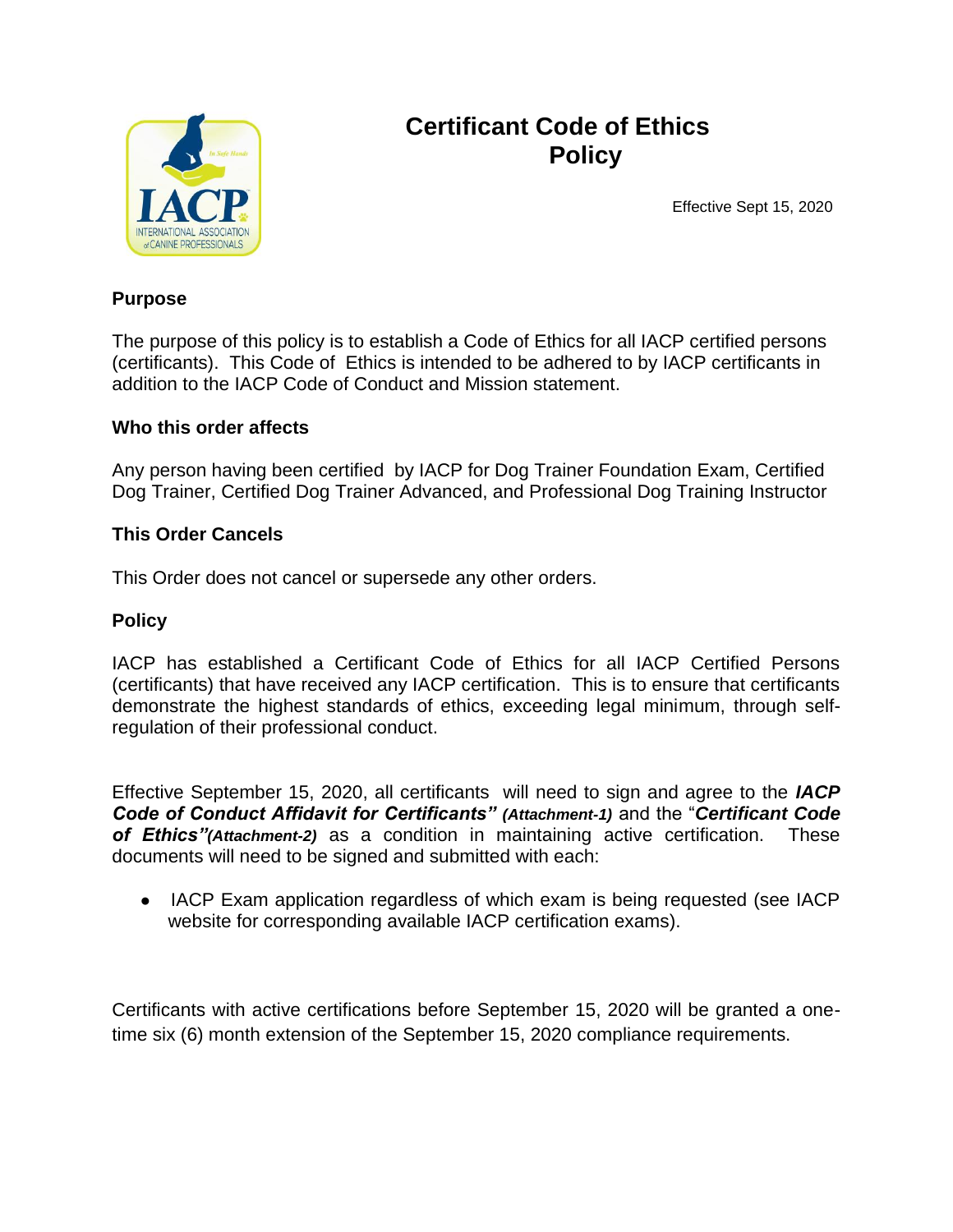Tuledfact

\_\_\_\_\_\_\_\_\_\_\_\_\_\_\_\_\_\_\_\_\_\_\_\_\_\_\_\_\_\_\_\_\_ \_\_\_9/25/2020\_\_\_\_\_\_\_\_\_\_\_\_\_\_\_

Julie Hart IACP Director-Oversight Education and Certification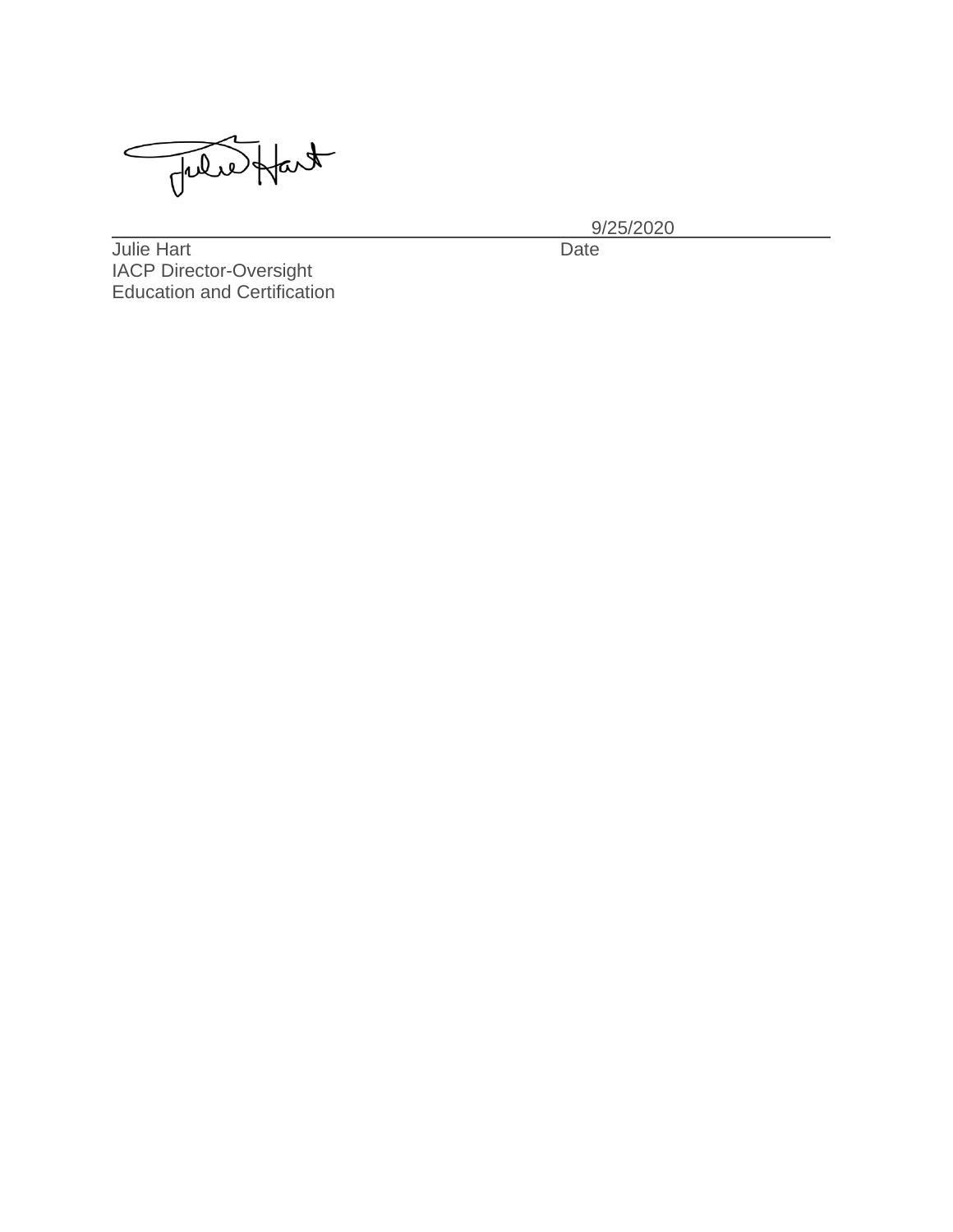

# **IACP Code of Conduct Affidavit for Certificants**

Applicant or Certificant Name (printed) :

1. Professionally conduct themselves honestly, and with trust and respect at all times towards other members, clients and the general public regardless of their race, color, religion, sex, age, disabilities, sexual orientation, gender identity, ethnicity, national origin or current country of citizenship.

2. Assist in maintaining the honor and reputation of the IACP and their Profession and avoid any form of fraud, deception or impropriety, discrimination or violence.

3. Serve his/her client or customers competently and proficiently with proper care and attention.

4. Use professional judgment on behalf of each client or customer without regard to personal interests or interests of other clients or the desire of another person(s).

5. Not undertake any service or employment for which he/she is not competent.

6. Determine his/her ability to be of professional assistance to a client. Should the expertise required fall outside the realm of the member's capability he/she shall seek appropriate answers and/ or support, or refer out to a fellow professional with the necessary experience and ability.

7. Continue to further his/her education and increase his/her knowledge, skills and experience to stay current and be able to increase the well being of themselves, the profession, clients, customers, dogs, the dog ownership community and other affiliated bodies.

8. IACP members may not seek to deprive any canine professional of his or her ability to conduct his or her business by seeking to restrict or ban accepted and established tools of the trade, or by seeking to restrict or ban accepted and established techniques and practices within the industry through calls for boycotts, restrictions, bans, or other actions designed to interfere with free marketplace participation of a canine professional in his or her business. Accepted and established tools of the trade include, but are not limited to, leashes, harnesses, training collars, slip collars, prong collars, head halters, remote electronic collars, and electronic pet containment systems. Accepted and established techniques and practices include, but are not limited to, those techniques and practices described in published books, videos, and professional seminars. A personal preference shall be allowed in the individual member's choice of methods, equipment and techniques within their own practice.

(9/15/2020) **Attachment 1** (page 1 of 2)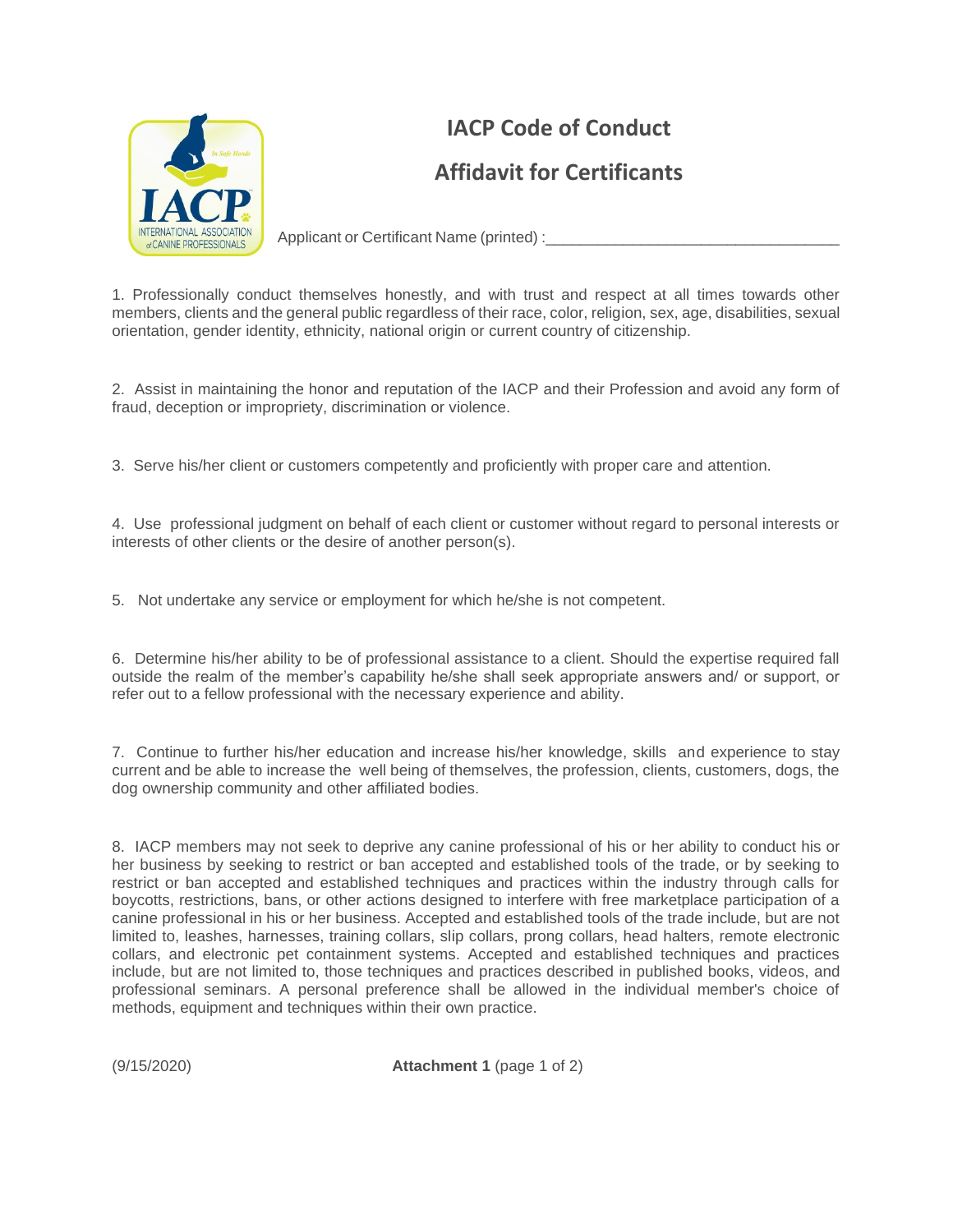9. Give his/her client an honest opinion when consulted, and avoid bold, confident and false assurances to obtain employment, sales and/or status.

10. Not give false information to the Association. Doing so shall be considered grounds for lifetime dismissal.

11. Accept that individual member's fees charged to the community shall be a matter between the member and their client.

12. Conduct themselves in a business like and professional manner while maintaining empathy and understanding for the needs of the client, customer and dog.

13. Use professional judgement and where it is considered of benefit to the client and/or dog, engage in consultation with other professionals to seek advice and assistance. All communications between professionals with regard to clients shall be responsible, respectful, and effective while remaining confidential endeavouring to maintain the confidentiality and integrity of the professional/client relationship .

14. Cooperate with the IACP's President, Board of Directors or Ethics Committee (should one be assigned) on any reported violation. Following a full investigation and adjudication of any violation, the Ethics Committee will be required to make recommendations to the Board of Directors on any action that may be taken. The final decision will rest with the Board.

15. Any member who has been convicted in court of cruelty to dogs or inhumane treatment of animals shall be terminated from the International Association of Canine Professionals and all privileges withdrawn.

**The IACP has a zero tolerance policy and will not tolerate any acts of discrimination, acts of hate, acts of violence, bullying, sexual harassment, coercion, intimidation, or any act of that impedes or interferes with anyone's civil rights.**

**By signing below, you agree to these terms as conditions for maintaining certification with the IACP. Furthermore, by signing this agreement, you understand that failure to adhere to the IACP Certificant Code of Ethics may result in your certification(s) being permanently revoked by the IACP.**

\_\_\_\_\_\_\_\_\_\_\_\_\_\_\_\_\_\_\_\_\_\_\_\_\_\_\_\_\_\_\_\_\_\_\_\_\_\_\_\_\_\_\_\_\_\_\_\_\_\_\_\_\_\_\_\_\_\_\_\_\_\_\_\_\_\_\_\_\_\_\_\_\_\_\_\_\_\_\_\_\_\_\_

Signature Date signed Date signed Date signed Date signed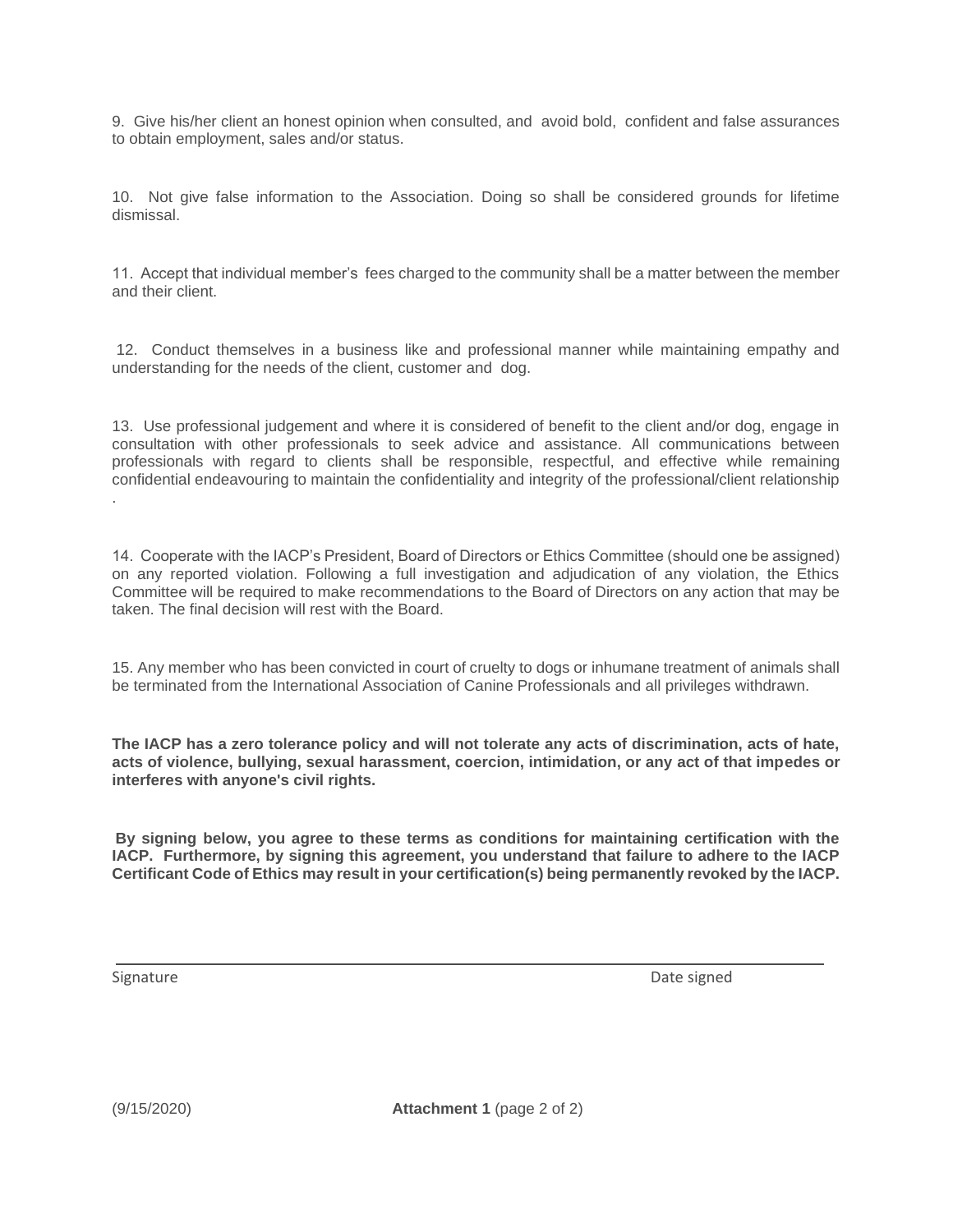

## **IACP Certificant Code of Ethics**

### **Affidavit for Certificants**

Applicant or Certificant Name (printed):

- 1. I promise to uphold the integrity and professionalism representative of an IACP certified trainer.
- 2. I promise to acknowledge the limits of my knowledge, skills, and abilities. Should I not be proficient in skills or knowledge to assist the client, then I will seek outside support or refer out to a qualified professional.
- 3. I promise to pursue excellence in the dog training profession by learning a wide variety of dog training techniques, theories, and methods.
- 4. I promise to reflect and self-critique to improve my communication and effectiveness with clients.
- 5. I promise to adhere to certification renewal requirements as put forth by the IACP Continuing Education Units Policy.
- 6. I promise to cooperate with the Education and Certification Committee and/or the IACP Board of Directors on any reported violation.
- 7. I promise to refrain from giving overstated or false promises, quick fixes, or guaranteed results for dog training services.
- 8. I promise to keep client personal information and other client identifying factors confidential so as not identity clients to others without written consent of the client.
- 9. I promise to maintain professional business practices such as accurate contracts, pricing, and delivery of services.